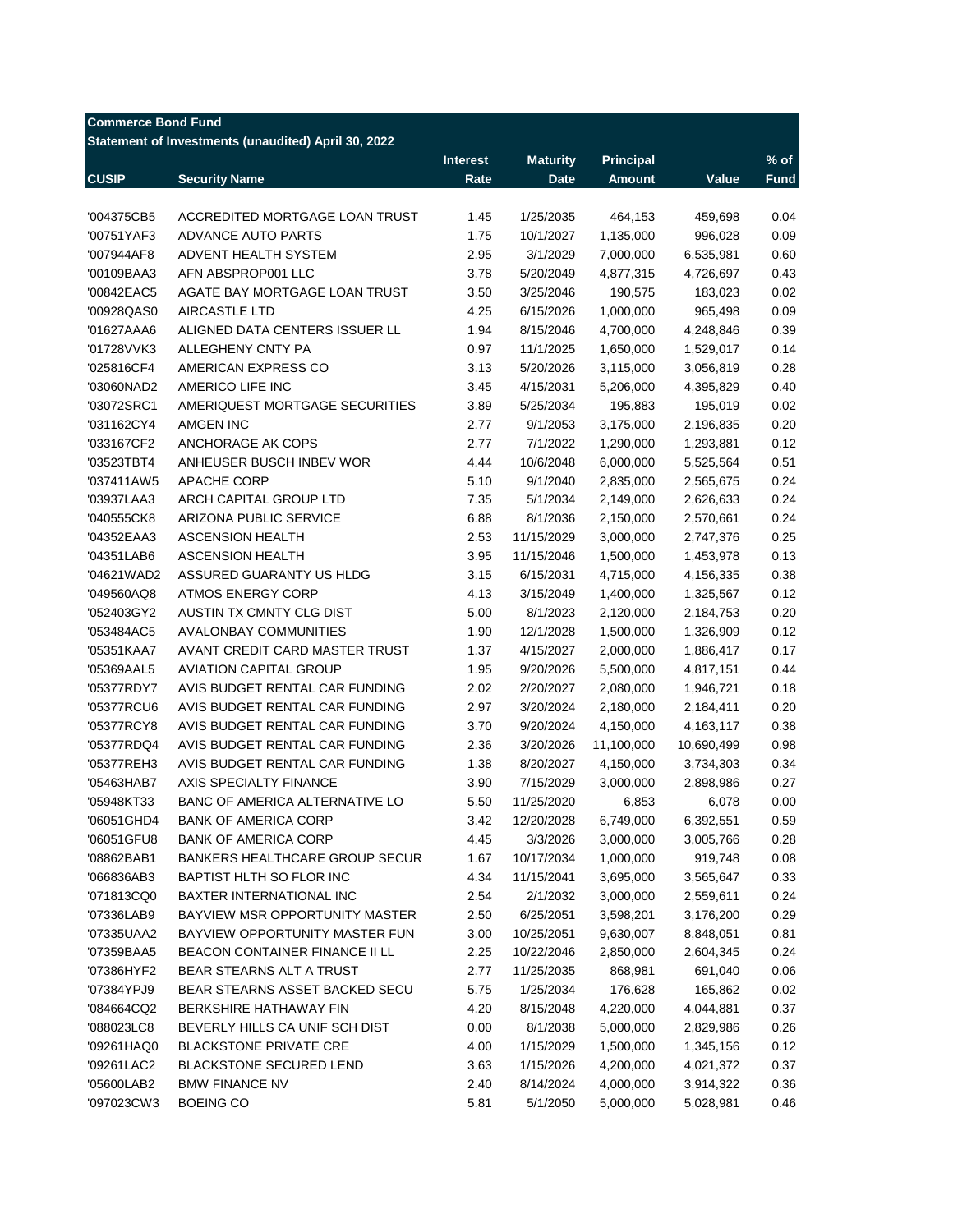| <b>Commerce Bond Fund</b> | Statement of Investments (unaudited) April 30, 2022 |                 |                 |                  |           |             |
|---------------------------|-----------------------------------------------------|-----------------|-----------------|------------------|-----------|-------------|
|                           |                                                     | <b>Interest</b> | <b>Maturity</b> | <b>Principal</b> |           | $%$ of      |
| <b>CUSIP</b>              | <b>Security Name</b>                                | Rate            | <b>Date</b>     | <b>Amount</b>    | Value     | <b>Fund</b> |
| '099724AJ5                | <b>BORGWARNER INC</b>                               | 3.38            | 3/15/2025       | 1,000,000        | 991,429   | 0.09        |
| '100743AL7                | <b>BOSTON GAS COMPANY</b>                           | 3.00            | 8/1/2029        | 2,900,000        | 2,623,336 | 0.24        |
| '10373QAL4                | BP CAP MARKETS AMERICA                              | 2.75            | 5/10/2023       | 3,250,000        | 3,252,274 | 0.30        |
| '10373QBK5                | BP CAP MARKETS AMERICA                              | 3.54            | 4/6/2027        | 4,000,000        | 3,939,756 | 0.36        |
| '110122DE5                | BRISTOL MYERS SQUIBB CO                             | 3.90            | 2/20/2028       | 3,250,000        | 3,277,422 | 0.30        |
| '11135FBE0                | <b>BROADCOM INC</b>                                 | 1.95            | 2/15/2028       | 1,000,000        | 866,569   | 0.08        |
| '11135FBL4                | <b>BROADCOM INC</b>                                 | 3.47            | 4/15/2034       | 3,500,000        | 2,975,119 | 0.27        |
| '11271LAB8                | <b>BROOKFIELD FINANCE INC</b>                       | 4.70            | 9/20/2047       | 3,100,000        | 2,937,541 | 0.27        |
| '12189LAG6                | <b>BURLINGTN NORTH SANTA FE</b>                     | 4.95            | 9/15/2041       | 1,220,000        | 1,276,448 | 0.12        |
| '12807CAA1                | CAL FUNDING IV LTD                                  | 2.22            | 9/25/2045       | 5,192,500        | 4,772,907 | 0.44        |
| '13048VLP1                | CALIFORNIA ST MUNI FIN AUTH RE                      | 2.54            | 10/1/2029       | 3,130,000        | 2,875,090 | 0.26        |
| '136375CZ3                | CANADIAN NATL RAILWAY                               | 2.45            | 5/1/2050        | 1,310,000        | 940,322   | 0.09        |
| '136375BN1                | CANADIAN NATL RAILWAY                               | 6.20            | 6/1/2036        | 1,190,000        | 1,385,774 | 0.13        |
| '13645RAX2                | <b>CANADIAN PACIFIC RAILWAY</b>                     | 6.13            | 9/15/2115       | 2,500,000        | 2,765,245 | 0.25        |
| '13645RAQ7                | CANADIAN PACIFIC RR CO                              | 5.75            | 1/15/2042       | 1,980,000        | 2,177,663 | 0.20        |
| '14042TCT2                | CAPITAL ONE BANK USA NA                             | 2.28            | 1/28/2026       | 4,000,000        | 3,825,932 | 0.35        |
| '125094AQ5                | <b>CDP FINANCIAL INC</b>                            | 3.15            | 7/24/2024       |                  |           | 0.09        |
|                           | <b>CGI INC</b>                                      |                 |                 | 1,000,000        | 1,006,309 |             |
| '12532HAD6<br>'808513BX2  | <b>CHARLES SCHWAB CORP</b>                          | 2.30            | 9/14/2031       | 2,500,000        | 2,063,913 | 0.19        |
|                           |                                                     | 2.75            | 10/1/2029       | 1,225,000        | 1,123,512 | 0.10        |
| '808513BT1                | <b>CHARLES SCHWAB CORP</b>                          | 1.95            | 12/1/2031       | 2,500,000        | 2,058,170 | 0.19        |
| '161546CW4                | CHASE FUNDING MORTGAGE LOAN AS                      | 5.91            | 6/25/2032       | 693,145          | 649,380   | 0.06        |
| '161546HZ2                | CHASE FUNDING MORTGAGE LOAN AS                      | 1.13            | 12/25/2033      | 3,361,888        | 3,214,484 | 0.30        |
| '172217K59                | <b>CINCINNATI OH</b>                                | 1.88            | 12/1/2031       | 2,865,000        | 2,482,559 | 0.23        |
| '172967NF4                | <b>CITIGROUP INC</b>                                | 2.90            | 11/3/2042       | 2,000,000        | 1,524,410 | 0.14        |
| '172967KA8                | <b>CITIGROUP INC</b>                                | 4.45            | 9/29/2027       | 3,500,000        | 3,475,849 | 0.32        |
| '172967HB0                | <b>CITIGROUP INC</b>                                | 5.50            | 9/13/2025       | 1,000,000        | 1,046,039 | 0.10        |
| '17307GGY8                | CITIGROUP MORTGAGE LOAN TRUST                       | 6.75            | 8/25/2034       | 387,138          | 377,402   | 0.03        |
| '17307GU22                | CITIGROUP MORTGAGE LOAN TRUST                       | 0.00            | 12/25/2035      | 25,092           | 24,248    | 0.00        |
| '17311LAE1                | CITIGROUP MORTGAGE LOAN TRUST                       | 2.97            | 4/25/2037       | 28,954           | 26,894    | 0.00        |
| '12565KAE7                | <b>CLI FUNDING LLC</b>                              | 2.72            | 1/18/2047       | 3,404,800        | 3,140,478 | 0.29        |
| '12575AAA5                | <b>CMFT NET LEASE MASTER ISSUER L</b>               | 2.09            | 7/20/2051       | 3,198,453        | 2,834,008 | 0.26        |
| '20030NDP3                | <b>COMCAST CORP</b>                                 | 2.45            | 8/15/2052       | 1,500,000        | 1,032,593 | 0.09        |
| '20030NAX9                | <b>COMCAST CORP</b>                                 | 6.40            | 5/15/2038       | 1,250,000        | 1.485.450 | 0.14        |
| '12630DAV6                | <b>COMM MORTGAGE TRUST</b>                          | 3.15            | 2/10/2047       | 817,803          | 804,948   | 0.07        |
| '20369EAA0                | <b>COMMUNITY HOSPITALS OF I</b>                     | 4.24            | 5/1/2025        | 2,225,000        | 2,248,557 | 0.21        |
| '20772KEW5                | <b>CONNECTICUT ST</b>                               | 3.74            | 9/15/2025       | 3,500,000        | 3,537,504 | 0.33        |
| '210518DA1                | CONSUMERS ENERGY CO                                 | 3.95            | 7/15/2047       | 3,290,000        | 3,108,767 | 0.29        |
| '12667FQS7                | COUNTRYWIDE ALTERNATIVE LOAN T                      | 5.25            | 9/25/2019       | 12,243           | 12,268    | 0.00        |
| '12667FU29                | COUNTRYWIDE ALTERNATIVE LOAN T                      | 6.50            | 8/25/2032       | 2,940            | 2,946     | 0.00        |
| '12669HAA7                | COUNTRYWIDE ASSET BACKED CERTI                      | 1.07            | 2/25/2037       | 393,379          | 367,458   | 0.03        |
| '12669GNL1                | COUNTRYWIDE HOME LOANS                              | 1.21            | 3/25/2035       | 471,083          | 448,730   | 0.04        |
| '12669GTE1                | COUNTRYWIDE HOME LOANS                              | 5.50            | 4/25/2035       | 79,826           | 70,305    | 0.01        |
| '126694NV6                | COUNTRYWIDE HOME LOANS                              | 5.50            | 12/25/2035      | 355,310          | 188,225   | 0.02        |
| '22541QMA7                | CREDIT SUISSE FIRST BOSTON MOR                      | 5.25            | 7/25/2033       | 103,281          | 100,647   | 0.01        |
| '12652CAA7                | <b>CREDIT SUISSE MORTGAGE TRUST</b>                 | 3.50            | 10/25/2047      | 471,040          | 452,181   | 0.04        |
| '12647MAM7                | <b>CREDIT SUISSE MORTGAGE TRUST</b>                 | 2.50            | 7/25/2028       | 4,132,362        | 3,954,006 | 0.36        |
| '231266GC5                | CURATORS OF THE UNIV OF MISSOU                      | 5.79            | 11/1/2041       | 2,500,000        | 3,032,696 | 0.28        |
| '126650BS8                | <b>CVS PASS THROUGH TRUST</b>                       | 7.51            | 1/10/2032       | 2,278,617        | 2,628,902 | 0.24        |
| '233851EB6                | DAIMLER FINANCE NA LLC                              | 0.75            | 3/1/2024        | 3,485,000        | 3,335,661 | 0.31        |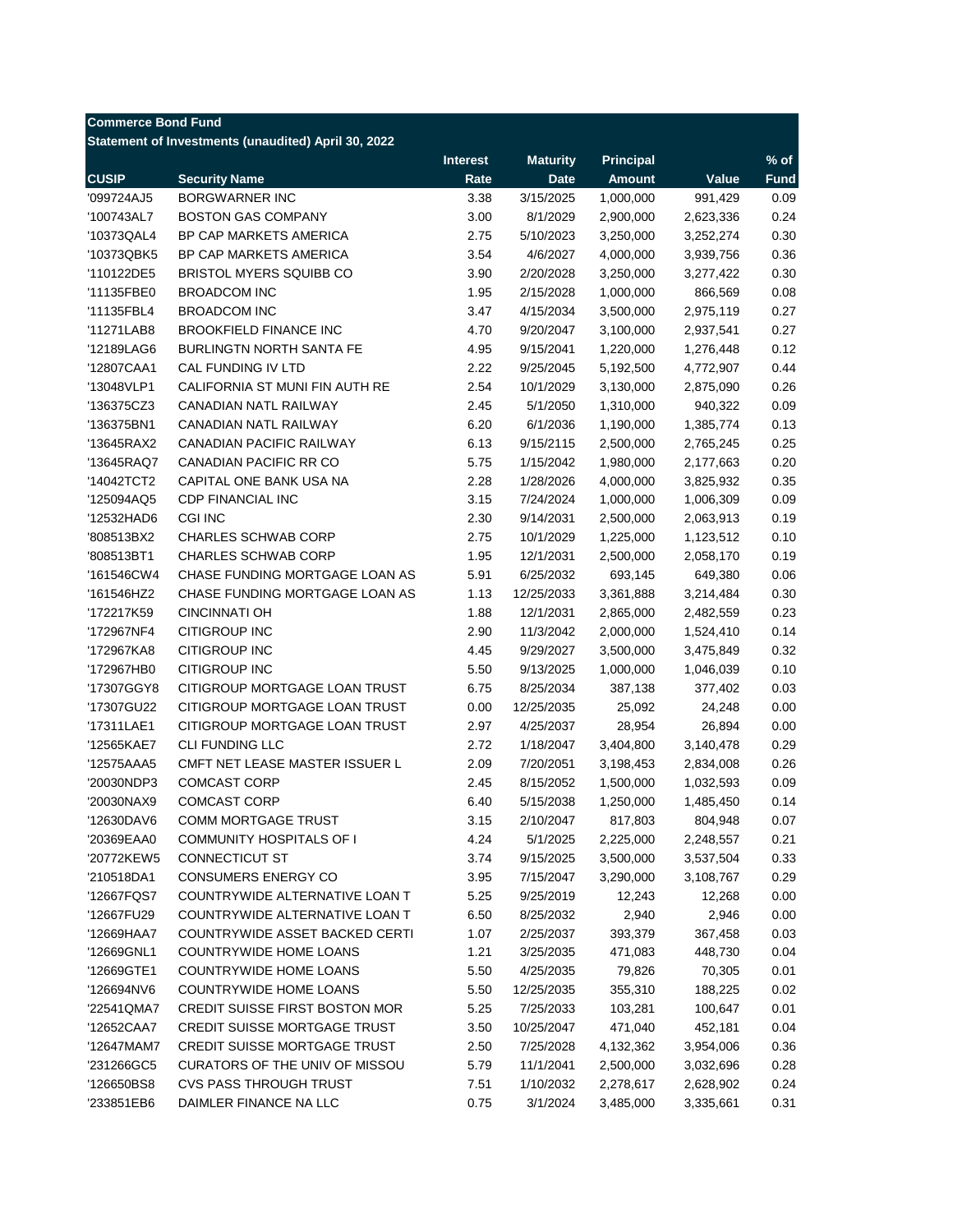| <b>Commerce Bond Fund</b> |                                                     |                 |                         |                  |                 |              |
|---------------------------|-----------------------------------------------------|-----------------|-------------------------|------------------|-----------------|--------------|
|                           | Statement of Investments (unaudited) April 30, 2022 |                 |                         |                  |                 |              |
|                           |                                                     | <b>Interest</b> | <b>Maturity</b>         | <b>Principal</b> |                 | $%$ of       |
| <b>CUSIP</b>              | <b>Security Name</b>                                | Rate            | <b>Date</b>             | <b>Amount</b>    | Value           | <b>Fund</b>  |
| '233046AQ4                | DB MASTER FINANCE LLC                               | 2.49            | 11/20/2051              | 3,990,000        | 3,503,882       | 0.32         |
| '26439XAC7                | DCP MIDSTREAM OPERATING                             | 8.13            | 8/16/2030               | 3,397,000        | 3,991,475       | 0.37         |
| '242559TX0                | <b>DEARBORN MI</b>                                  | 3.88            | 5/1/2027                | 1,750,000        | 1,787,972       | 0.16         |
| '25265LAA8                | DIAMOND INFRASTRUCTURE FUNDING                      | 1.76            | 4/15/2049               | 4,000,000        | 3,545,906       | 0.33         |
| '25755TAH3                | DOMINOS PIZZA MASTER ISSUER LL                      | 4.12            | 7/25/2047               | 6,223,750        | 6,121,568       | 0.56         |
| '23342KAC8                | DRB PRIME STUDENT LOAN TRUST                        | 2.85            | 5/27/2042               | 264,680          | 265,426         | 0.02         |
| '26209XAD3                | DRIVEN BRANDS FUNDING, LLC                          | 2.79            | 10/20/2051              | 2,736,250        | 2,377,270       | 0.22         |
| '144141DC9                | DUKE ENERGY PROGRESS LLC                            | 2.80            | 5/15/2022               | 2,000,000        | 2,001,149       | 0.18         |
| '28337LEH7                | EL PASO CNTY CO REVENUE                             | 0.80            | 6/1/2023                | 730,000          | 716,970         | 0.07         |
| '291011BB9                | <b>EMERSON ELECTRIC CO</b>                          | 6.13            | 4/15/2039               | 1,000,000        | 1,188,031       | 0.11         |
| '29157TAC0                | <b>EMORY UNIVERSITY</b>                             | 1.57            | 9/1/2025                | 2,000,000        | 1,881,211       | 0.17         |
| '29273RBE8                | <b>ENERGY TRANSFER LP</b>                           | 4.90            | 3/15/2035               | 3,000,000        | 2,844,791       | 0.26         |
| '29364WAU2                | <b>ENTERGY LOUISIANA LLC</b>                        | 3.78            | 4/1/2025                | 3,000,000        | 2,983,839       | 0.27         |
| '29445FAG3                | EQUIFIRST MORTGAGE LOAN TRUST                       | 4.25            | 9/25/2033               | 153,243          | 146,374         | 0.01         |
| '656531AG5                | <b>EQUINOR ASA</b>                                  | 6.80            | 1/15/2028               | 1,795,000        | 2,032,593       | 0.19         |
| '29449WAD9                | <b>EQUITABLE FINANCIAL LIFE</b>                     | 1.75            | 11/15/2030              | 5,000,000        | 4,092,765       | 0.38         |
| '29449W7M3                | <b>EQUITABLE FINANCIAL LIFE</b>                     | 1.30            | 7/12/2026               | 3,000,000        | 2,714,294       | 0.25         |
| '26884ABF9                | ERP OPERATING LP                                    | 2.85            | 11/1/2026               | 1,505,000        | 1,449,755       | 0.13         |
| '29977KAA1                | EVERBANK MORTGAGE LOAN TRUST                        | 3.00            | 6/25/2043               | 566,000          | 539,746         | 0.05         |
| '3135GA3G4                | <b>FANNIE MAE</b>                                   | 0.40            | 11/25/2024              | 1,500,000        | 1,408,441       | 0.13         |
| '3135G06E8                | <b>FANNIE MAE</b>                                   | 0.42            | 11/18/2024              | 6,400,000        | 6,016,271       | 0.55         |
| '3136ARUM8                | <b>FANNIE MAE</b>                                   | 3.00            | 12/25/2044              | 602,689          | 588,542         | 0.05         |
| '3136ANRZ2                | <b>FANNIE MAE</b>                                   | 2.00            | 5/25/2045               | 1,036,039        | 948,695         | 0.09         |
| '3136AMQD4                | <b>FANNIE MAE</b>                                   | 2.25            | 3/25/2044               | 1,348,634        | 1,308,331       | 0.12         |
| '313920T34                | <b>FANNIE MAE</b>                                   | 6.50            | 9/25/2031               | 31,022           | 32,823          | 0.00         |
| '31392JGE3                | <b>FANNIE MAE</b>                                   | 4.00            | 3/25/2033               | 9,267            | 9,370           | 0.00         |
| '31393UPS6                | <b>FANNIE MAE</b>                                   | 6.00            | 12/25/2033              | 1,363,697        | 1,483,700       | 0.14         |
| '31394ABD7                | <b>FANNIE MAE</b>                                   | 5.50            | 7/25/2024               | 36,155           | 36,703          | 0.00         |
| '31393BU94                | FANNIEMAE WHOLE LOAN                                | 6.50            | 9/25/2042               | 57,850           | 61,945          | 0.01         |
| '31326J2M1                | FED HM LN PC POOL 2B4380                            | 2.70            | 7/1/2045                | 926,284          | 919,180         | 0.08         |
| '31349SVX8                | FED HM LN PC POOL 781530                            | 2.36            | 5/1/2034                | 43,108           | 45,095          | 0.00         |
| '3128JRKZ8                | FED HM LN PC POOL 847512                            | 2.09            | 1/1/2036                | 70,024           | 69,684          | 0.01         |
| '31292GQH2                | FED HM LN PC POOL C00456                            | 7.00            | 5/1/2026                | 58,218           | 60,460          | 0.01         |
| '31292HGL2                | FED HM LN PC POOL C01103                            | 7.50            | 12/1/2030               | 10,472           | 11,619          | 0.00         |
| '31292HGZ1                | FED HM LN PC POOL C01116                            | 7.50            | 1/1/2031                | 18,606           | 20,254          | 0.00         |
| '31292HKY9                | FED HM LN PC POOL C01211                            | 7.00            | 8/1/2031                | 36,813           | 40,470          | 0.00         |
| '31288JT30                | FED HM LN PC POOL C79570                            | 5.00            | 5/1/2033                | 421,933          | 447,565         | 0.04         |
| '3128M9EB4                | FED HM LN PC POOL G07030                            | 4.00            | 6/1/2042                | 578,674          | 589,171         | 0.05         |
| '31322Y3K5                | FED HM LN PC POOL T65302                            | 3.00            | 6/1/2045                | 425,281          | 399,326         | 0.04         |
| '30260GAA4                | FIC FUNDING, LLC                                    | 1.13            | 4/15/2033               | 1,576,956        | 1,561,346       | 0.14         |
| '31620MBR6                | FIDELITY NATIONAL INFORM                            | 1.15            | 3/1/2026                | 2,500,000        | 2,262,218       | 0.21         |
| '32051RAA9                | FIRST HORIZON ALTERNATIVE MORT                      | 5.50            |                         |                  |                 |              |
|                           | FLAGSTAR MORTGAGE TRUST                             | 2.50            | 5/25/2035<br>9/25/2051  | 644,456          | 495,316         | 0.05         |
| '33852HAB8                | FLAGSTAR MORTGAGE TRUST                             |                 |                         | 3,690,627        | 3,258,709       | 0.30         |
| '33851HAD5                | <b>FLAGSTAR MORTGAGE TRUST</b>                      | 3.50<br>3.50    | 4/25/2048<br>10/25/2049 | 197,006          | 196,326         | 0.02         |
| '33852AAC1                |                                                     |                 |                         | 1,168,472        | 1,132,775       | 0.10         |
| '34061QBV8                | FLORIDA DEV FIN CORP HLTHCAREF                      | 3.22            | 2/1/2032                | 1,800,000        | 1,581,959       | 0.15         |
| '31371HWR5<br>'31374TFV6  | <b>FNMA POOL 252756</b><br><b>FNMA POOL 323380</b>  | 8.00<br>6.50    | 7/1/2028                | 1,614            | 1,624           | 0.00         |
| '31375VUG6                | FNMA POOL 346283                                    | 6.50            | 10/1/2028<br>3/1/2026   | 10,162<br>4,170  | 10,798<br>4,635 | 0.00<br>0.00 |
|                           |                                                     |                 |                         |                  |                 |              |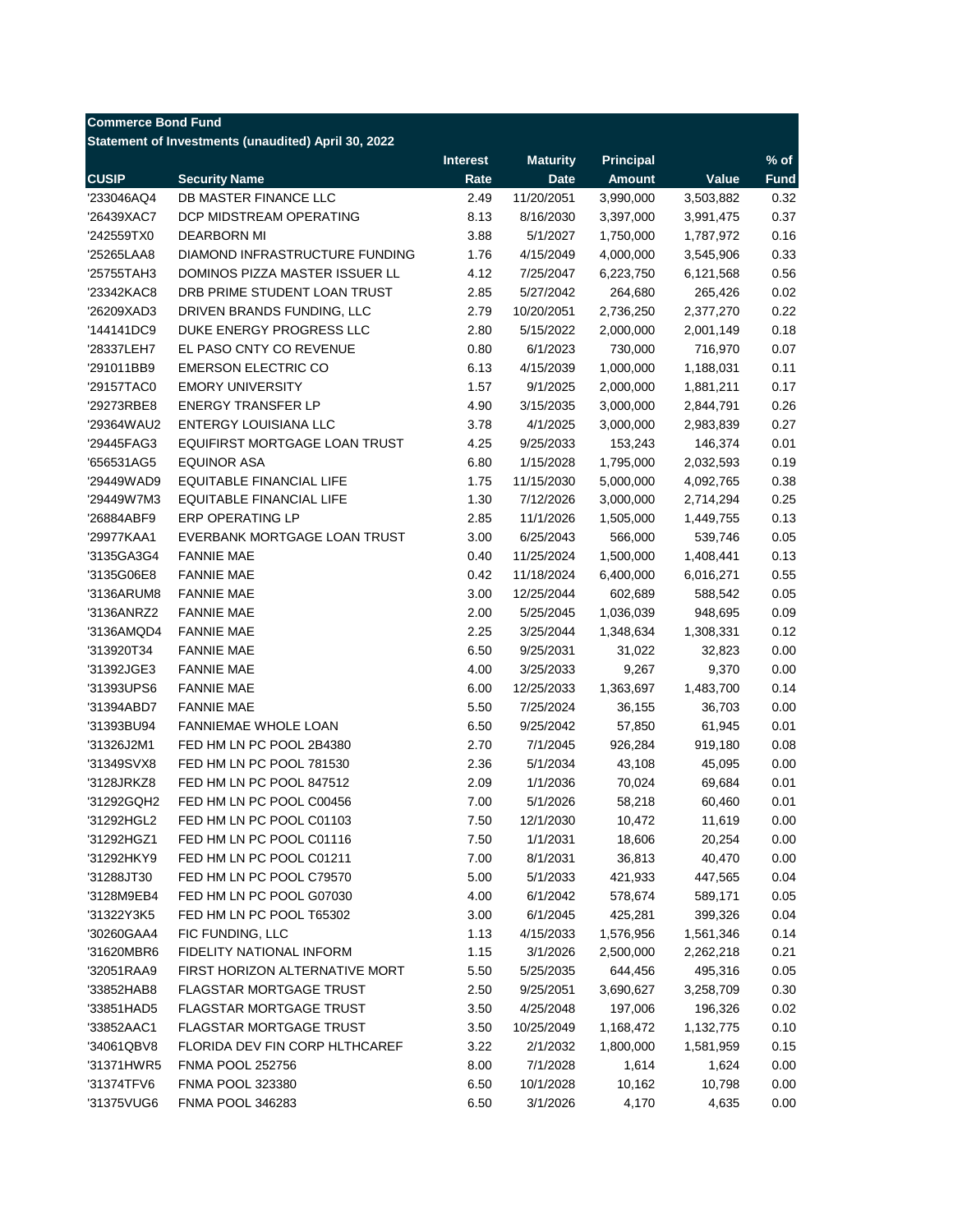| <b>Commerce Bond Fund</b> |                                                     |                 |                 |                        |                        |              |
|---------------------------|-----------------------------------------------------|-----------------|-----------------|------------------------|------------------------|--------------|
|                           | Statement of Investments (unaudited) April 30, 2022 |                 |                 |                        |                        |              |
|                           |                                                     | <b>Interest</b> | <b>Maturity</b> | <b>Principal</b>       |                        | $%$ of       |
| <b>CUSIP</b>              | <b>Security Name</b>                                | Rate            | <b>Date</b>     | <b>Amount</b>          | Value                  | <b>Fund</b>  |
| '31383MHT3                | <b>FNMA POOL 507042</b>                             | 7.50            | 9/1/2029        | 8,867                  | 8,910                  | 0.00         |
| '31386QFM8                | <b>FNMA POOL 569972</b>                             | 7.50            | 3/1/2031        | 2,210                  | 2,318                  | 0.00         |
| '31387BN82                | <b>FNMA POOL 579215</b>                             | 7.00            | 3/1/2031        | 21,211                 | 21,776                 | 0.00         |
| '31388SLV5                | <b>FNMA POOL 613340</b>                             | 7.00            | 11/1/2031       | 13,246                 | 13,559                 | 0.00         |
| '31389GRF9                | <b>FNMA POOL 625186</b>                             | 7.00            | 1/1/2032        | 23,503                 | 23,751                 | 0.00         |
| '31391MUU5                | <b>FNMA POOL 671195</b>                             | 1.66            | 2/1/2033        | 14,361                 | 14,330                 | 0.00         |
| '31391SQX1                | <b>FNMA POOL 675570</b>                             | 6.00            | 12/1/2032       | 35,908                 | 37,911                 | 0.00         |
| '31406LMX3                | <b>FNMA POOL 813174</b>                             | 2.26            | 2/1/2035        | 41,885                 | 41,743                 | 0.00         |
| '3138EQTW2                | FNMA POOL AL7764                                    | 2.69            | 12/1/2045       | 182,144                | 187,163                | 0.02         |
| '3140HP7C5                | FNMA POOL BK9890                                    | 5.00            | 8/1/2048        | 876,183                | 927,444                | 0.09         |
| '31418ATL2                | FNMA POOL MA1454                                    | 2.50            | 5/1/2028        | 459,913                | 444,734                | 0.04         |
| '31418BTL0                | FNMA POOL MA2354                                    | 3.50            | 8/1/2035        | 1,041,818              | 1,035,635              | 0.10         |
| '31418CTR5                | FNMA POOL MA3259                                    | 4.50            | 1/1/2048        | 233,316                | 232,975                | 0.02         |
| '31418D2D3                | FNMA POOL MA4371                                    | 2.50            | 6/1/2051        | 921,455                | 827,325                | 0.08         |
| '345102LT2                | FOOTHILL DE ANZA CA CMNTY CLGD                      | 3.22            | 8/1/2038        | 1,730,000              | 1,655,865              | 0.15         |
| '34532RAA4                | FORD CREDIT AUTO OWNER TRUST/F                      | 3.19            | 7/15/2031       | 5,000,000              | 4,962,644              | 0.46         |
| '345370CR9                | FORD MOTOR COMPANY                                  | 4.35            | 12/8/2026       | 2,000,000              | 1,920,000              | 0.18         |
| '345397XL2                | FORD MOTOR CREDIT CO LLC                            | 4.13            | 8/4/2025        | 2,500,000              | 2,400,000              | 0.22         |
| '355514NZ9                | <b>FRASER MI PUBLIC SCHS DIST</b>                   | 2.38            | 5/1/2029        | 2,150,000              | 1,991,271              | 0.18         |
| '3137FWYV6                | <b>FREDDIE MAC</b>                                  | 2.00            | 9/25/2045       | 6,000,000              | 5,522,002              | 0.51         |
| '3137EAEZ8                | <b>FREDDIE MAC</b>                                  | 0.25            | 11/6/2023       | 5,250,000              | 5,072,994              | 0.47         |
| '3137FXYC6                | <b>FREDDIE MAC</b>                                  | 2.00            | 12/25/2050      | 715,561                | 642,868                | 0.06         |
| '3137H2BF0                | <b>FREDDIE MAC</b>                                  | 2.50            | 9/25/2051       | 4,250,000              | 3,593,553              | 0.33         |
| '3137FJQQ5                | FREDDIE MAC                                         | 4.50            | 10/15/2037      | 1,552,596              | 1,557,503              | 0.14         |
| '3137FJUS6                | <b>FREDDIE MAC</b>                                  | 4.50            | 9/15/2046       | 1,054,997              | 1,059,313              | 0.10         |
| '3137F34U5                | <b>FREDDIE MAC</b>                                  | 4.50            | 10/15/2045      | 30,812                 | 30,892                 | 0.00         |
| '3137F5AC3                | <b>FREDDIE MAC</b>                                  | 3.50            | 5/15/2048       | 196,659                | 189,409                | 0.02         |
| '3137BC7C6                | <b>FREDDIE MAC</b>                                  | 3.50            | 9/15/2041       | 146,207                | 146,010                | 0.01         |
| '3137B6B34                | <b>FREDDIE MAC</b>                                  | 3.00            | 4/15/2043       | 199,493                | 195,319                | 0.02         |
| '3137ASPA6                | <b>FREDDIE MAC</b>                                  | 2.75            | 9/15/2041       | 96,204                 | 96,280                 | 0.01         |
| '3133THLK1                | <b>FREDDIE MAC</b>                                  | 6.00            | 1/15/2029       | 108,518                | 114,871                | 0.01         |
| '31393PRF3                | <b>FREDDIE MAC</b>                                  | 5.50            | 4/15/2023       | 19,922                 | 20,081                 | 0.00         |
|                           |                                                     |                 | 12/15/2031      |                        |                        | 0.03         |
| '31339LYU8<br>'3133T0C69  | <b>FREDDIE MAC</b><br><b>FREDDIE MAC</b>            | 6.00<br>6.70    | 9/15/2023       | 315,820<br>8,209       | 337,032<br>8,374       | 0.00         |
| '3133THKP1                | <b>FREDDIE MAC</b>                                  | 6.00            | 12/15/2028      | 19,779                 | 21,095                 | 0.00         |
| '35563PBT5                | FREDDIE MAC SCRT                                    | 3.00            | 7/25/2056       |                        |                        |              |
| '35564CAB3                | FREDDIE MAC SLST                                    | 3.50            | 6/25/2028       | 2,147,854<br>1,245,000 | 2,111,575<br>1,268,064 | 0.19<br>0.12 |
|                           | <b>GATX CORP</b>                                    | 3.10            |                 |                        |                        |              |
| '361448BH5                |                                                     |                 | 6/1/2051        | 3,155,000              | 2,303,949              | 0.21         |
| '361528AA0                | GBX LEASING 2022 1 LLC.                             | 2.87            | 2/20/2052       | 1,675,016              | 1,526,556              | 0.14         |
| '36168XAA7                | <b>GCAT</b>                                         | 2.89            | 12/27/2066      | 6,791,330              | 6,584,499              | 0.61         |
| '369604BQ5                | <b>GENERAL ELECTRIC CO</b>                          | 4.16            | 12/29/2049      | 3,748,000              | 3,541,373              | 0.33         |
| '37045VAK6                | <b>GENERAL MOTORS CO</b>                            | 6.60            | 4/1/2036        | 3,450,000              | 3,722,960              | 0.34         |
| '37045XDS2                | <b>GENERAL MOTORS FINL CO</b>                       | 3.10            | 1/12/2032       | 1,615,000              | 1,363,782              | 0.13         |
| '37045XBW5                | <b>GENERAL MOTORS FINL CO</b>                       | 3.95            | 4/13/2024       | 2,000,000              | 2,008,994              | 0.18         |
| '37331NAL5                | <b>GEORGIA PACIFIC LLC</b>                          | 2.10            | 4/30/2027       | 5,000,000              | 4,615,776              | 0.42         |
| '37331NAM3                | <b>GEORGIA PACIFIC LLC</b>                          | 0.63            | 5/15/2024       | 2,225,000              | 2,111,127              | 0.19         |
| '37959PAC1                | <b>GLOBAL SC FINANCE SRL</b>                        | 2.26            | 11/19/2040      | 4,444,767              | 4,142,298              | 0.38         |
| '36202CH97                | <b>GNMA II POOL 002056</b>                          | 7.50            | 8/20/2025       | 7,117                  | 7,384                  | 0.00         |
| '36202CP98                | GNMA II POOL 002248                                 | 7.50            | 7/20/2026       | 33,310                 | 35,173                 | 0.00         |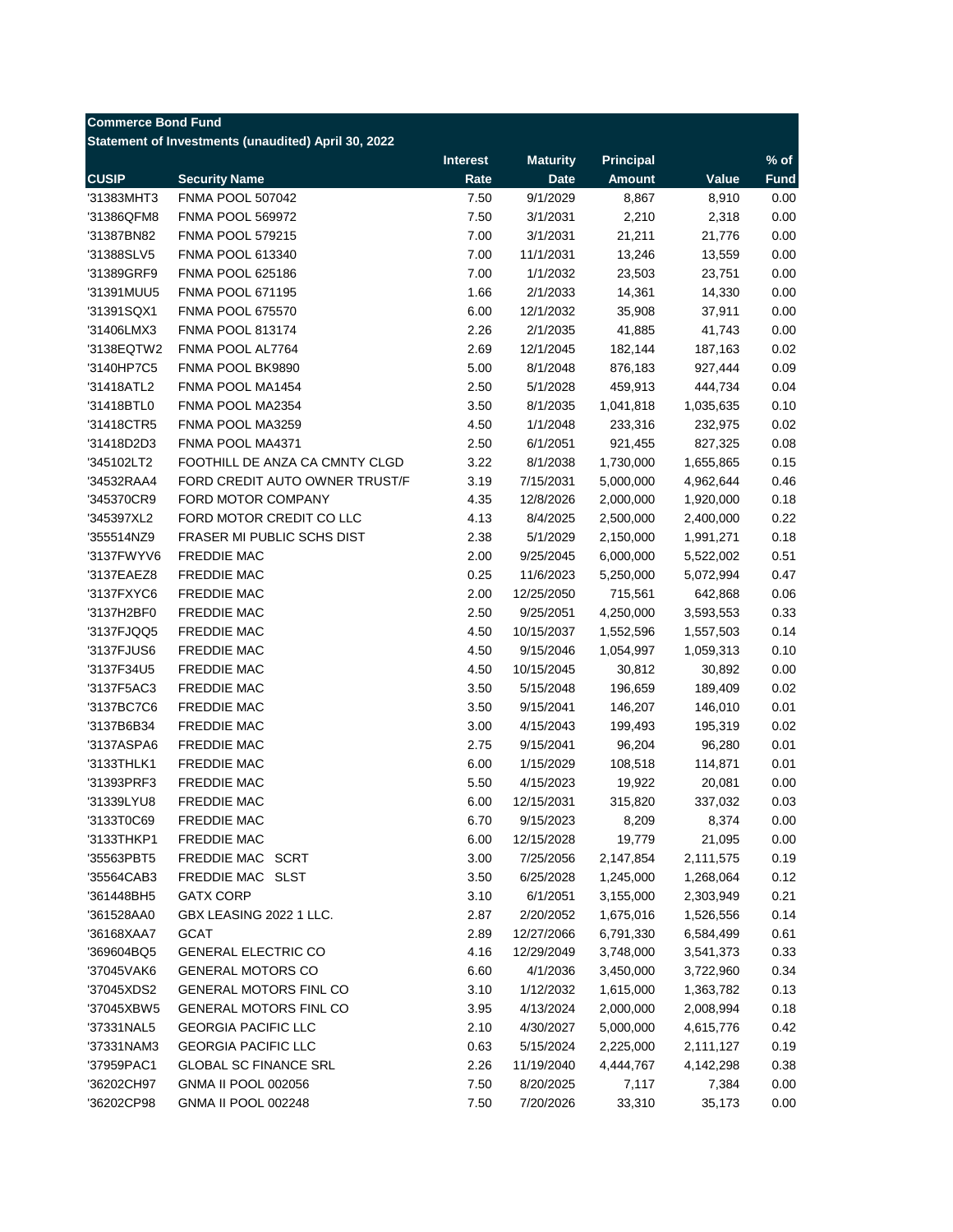| <b>Commerce Bond Fund</b> |                                                     |                 |                 |                  |           |                  |
|---------------------------|-----------------------------------------------------|-----------------|-----------------|------------------|-----------|------------------|
|                           | Statement of Investments (unaudited) April 30, 2022 |                 |                 |                  |           |                  |
|                           |                                                     | <b>Interest</b> | <b>Maturity</b> | <b>Principal</b> |           | $\frac{9}{6}$ of |
| <b>CUSIP</b>              | <b>Security Name</b>                                | Rate            | <b>Date</b>     | <b>Amount</b>    | Value     | <b>Fund</b>      |
| '3622A2T77                | <b>GNMA II POOL 784174</b>                          | 2.50            | 6/20/2031       | 892,633          | 839,386   | 0.08             |
| '3617J7FM9                | <b>GNMA II POOL BK6472</b>                          | 5.00            | 2/20/2049       | 18,069           | 18,372    | 0.00             |
| '36212S4U7                | <b>GNMA POOL 542735</b>                             | 6.50            | 4/15/2031       | 10,860           | 11,479    | 0.00             |
| '36212U4H1                | <b>GNMA POOL 544524</b>                             | 6.50            | 5/15/2031       | 64,732           | 68,422    | 0.01             |
| '220062AA1                | <b>GONZAGA UNIVERSITY</b>                           | 4.16            | 4/1/2046        | 3,500,000        | 3,189,871 | 0.29             |
| '38382WPW1                | GOVERNMENT NATIONAL MORTGAGE A                      | 2.00            | 6/20/2051       | 9,573,888        | 8,826,267 | 0.81             |
| '38380ADQ7                | <b>GOVERNMENT NATIONAL MORTGAGE A</b>               | 2.50            | 7/20/2046       | 198,136          | 186,971   | 0.02             |
| '38379FFS3                | GOVERNMENT NATIONAL MORTGAGE A                      | 3.00            | 12/20/2043      | 91,810           | 88,577    | 0.01             |
| '38380VF30                | GOVERNMENT NATIONAL MORTGAGE A                      | 3.50            | 3/20/2048       | 593,804          | 577,757   | 0.05             |
| '38379MHL1                | GOVERNMENT NATIONAL MORTGAGE A                      | 2.25            | 7/16/2045       | 519,187          | 486,722   | 0.04             |
| '38378KRB7                | GOVERNMENT NATIONAL MORTGAGE A                      | 2.50            | 8/16/2043       | 894,841          | 881,684   | 0.08             |
| '36264JAB9                | <b>GS MORTGAGE BACKED SECURITIES</b>                | 2.50            | 4/25/2052       | 10,614,871       | 9,398,184 | 0.86             |
| '36263TAB8                | <b>GS MORTGAGE BACKED SECURITIES</b>                | 2.50            | 4/25/2052       | 7,631,005        | 6,718,482 | 0.62             |
| '36228F4P8                | <b>GSR MORTGAGE LOAN TRUST</b>                      | 2.34            | 6/25/2034       | 55,496           | 56,269    | 0.01             |
| '36242DKR3                | <b>GSR MORTGAGE LOAN TRUST</b>                      | 1.01            | 12/25/2034      | 276,491          | 273,180   | 0.03             |
| '40139LBA0                | <b>GUARDIAN LIFE GLOB FUND</b>                      | 1.25            | 11/19/2027      | 5,000,000        | 4,374,576 | 0.40             |
| '402479CE7                | <b>GULF POWER CO</b>                                | 4.55            | 10/1/2044       | 1,250,000        | 1,257,006 | 0.12             |
| '41755JAA7                | HARVEST SBA LOAN TRUST                              | 2.71            | 8/25/2044       | 1,739,473        | 1,722,938 | 0.16             |
| '419792ZJ8                | <b>HAWAII ST</b>                                    | 0.57            | 10/1/2023       | 2,960,000        | 2,871,606 | 0.26             |
| '421946AM6                | HEALTHCARE REALTY TRUST                             | 2.05            | 3/15/2031       | 1,075,000        | 883,807   | 0.08             |
| '426767AA7                | HENRY J KAISER FAMILY FO                            | 3.36            | 12/1/2025       | 6,250,000        | 6,061,139 | 0.56             |
| '42806MAE9                | HERTZ VEHICLE FINANCING LLC                         | 1.68            | 12/27/2027      | 2,800,000        | 2,504,663 | 0.23             |
| '403949AF7                | HF SINCLAIR CORP                                    | 5.88            | 4/1/2026        | 3,850,000        | 3,955,761 | 0.36             |
| '43731QAA6                | HOME PARTNERS OF AMERICA TRUST                      | 2.91            | 9/17/2039       | 6,663,494        | 6,218,874 | 0.57             |
| '4423315V2                | <b>HOUSTON TX</b>                                   | 2.13            | 3/1/2026        | 5,000,000        | 4,762,457 | 0.44             |
| '404280AM1                | <b>HSBC HOLDINGS PLC</b>                            | 6.10            | 1/14/2042       | 3,130,000        | 3,557,061 | 0.33             |
| '451443ZX6                | <b>IDAHO ST BLDG AUTH BLDG REVENU</b>               | 3.12            | 9/1/2024        | 1,500,000        | 1,508,162 | 0.14             |
| '45130CAJ0                | IDAHO ST HSG FIN ASSN ECON D                        | 7.00            | 1/1/2031        | 4,100,000        |           | 0.38             |
|                           |                                                     |                 |                 |                  | 4,111,264 |                  |
| '45254NDQ7                | <b>IMPAC CMB TRUST</b>                              | 5.73            | 1/25/2033       | 107,209          | 107,997   | 0.01             |
| '45254NJF5                | <b>IMPAC CMB TRUST</b>                              | 5.25            | 9/25/2034       | 1,208,083        | 1,237,705 | 0.11             |
| '45254NHS9                | <b>IMPAC CMB TRUST</b>                              | 1.31            | 9/25/2034       | 210,923          | 208,677   | 0.02             |
| '45254TPM0                | IMPAC SECURED ASSETS CORP.                          | 5.09            | 8/25/2034       | 240              | 240       | 0.00             |
| '452766AA6                | <b>IMPERIAL FUND LLC</b>                            | 2.49            | 2/25/2067       | 3,405,189        | 3,159,029 | 0.29             |
| '455168GG3                | <b>INDIANA UNIV REVENUES</b>                        | 2.77            | 6/1/2037        | 1,000,000        | 849,411   | 0.08             |
| '460146CC5                | INTERNATIONAL PAPER CO                              | 8.70            | 6/15/2038       | 2,925,000        | 3,947,841 | 0.36             |
| '46185HAA0                | <b>INVITATION HOMES TRUST</b>                       | 1.45            | 6/17/2037       | 1,486,826        | 1,482,657 | 0.14             |
| '46627MEN3                | J.P. MORGAN ALTERNATIVE LOAN T                      | 6.00            | 3/25/2036       | 775,337          | 527,078   | 0.05             |
| '466365AD5                | JACK IN THE BOX FUNDING, LLC                        | 3.45            | 2/26/2052       | 4,000,000        | 3,703,376 | 0.34             |
| '46849LSS1                | JACKSON NATL LIFE GLOBAL                            | 3.25            | 1/30/2024       | 2,600,000        | 2,592,476 | 0.24             |
| '47102XAJ4                | JANUS HEND US HLDGS INC                             | 4.88            | 8/1/2025        | 3,000,000        | 3,095,175 | 0.28             |
| '478160AN4                | JOHNSON + JOHNSON                                   | 5.95            | 8/15/2037       | 4,970,000        | 6,036,651 | 0.56             |
| '46653QAC9                | JP MORGAN MORTGAGE TRUST                            | 2.50            | 5/25/2052       | 11,346,348       | 9,961,742 | 0.92             |
| '46654AAC3                | JP MORGAN MORTGAGE TRUST                            | 2.50            | 12/25/2051      | 2,785,973        | 2,451,152 | 0.23             |
| '46647SAE0                | JP MORGAN MORTGAGE TRUST                            | 3.50            | 8/25/2047       | 1,261,769        | 1,211,778 | 0.11             |
| '46648UAC8                | JP MORGAN MORTGAGE TRUST                            | 3.50            | 11/25/2048      | 182,434          | 182,537   | 0.02             |
| '46649HAC6                | JP MORGAN MORTGAGE TRUST                            | 3.50            | 12/25/2048      | 674,856          | 675,272   | 0.06             |
| '46640MAC4                | JP MORGAN MORTGAGE TRUST                            | 3.36            | 7/25/2043       | 533,256          | 517,801   | 0.05             |
| '46641YAA1                | JP MORGAN MORTGAGE TRUST                            | 3.00            | 6/25/2029       | 638,932          | 616,742   | 0.06             |
| '46630PBB0                | JP MORGAN MORTGAGE TRUST                            | 3.08            | 4/25/2037       | 116,352          | 106,735   | 0.01             |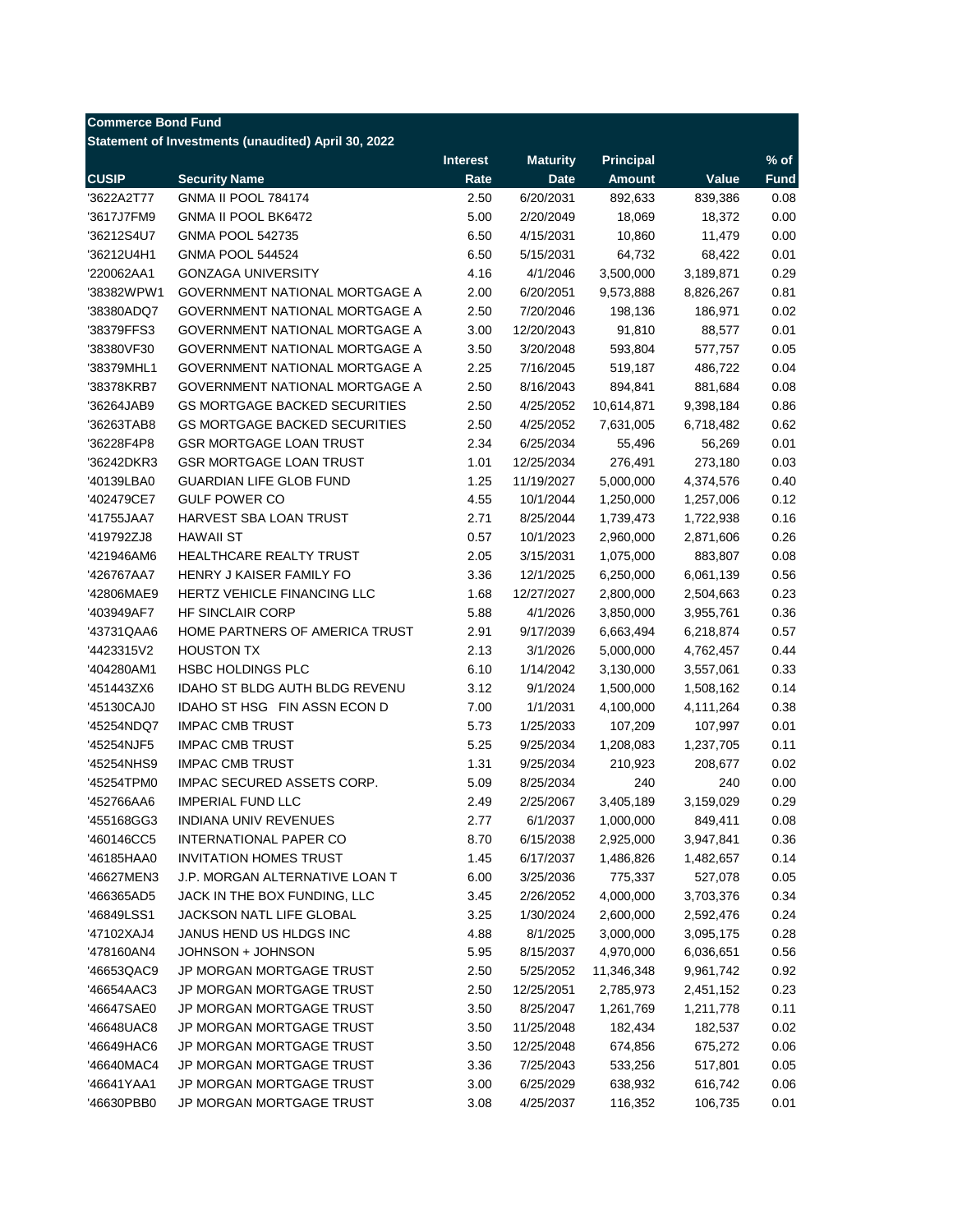| <b>Commerce Bond Fund</b> |                                                     |                 |                        |                  |           |              |
|---------------------------|-----------------------------------------------------|-----------------|------------------------|------------------|-----------|--------------|
|                           | Statement of Investments (unaudited) April 30, 2022 |                 |                        |                  |           |              |
|                           |                                                     | <b>Interest</b> | <b>Maturity</b>        | <b>Principal</b> |           | $%$ of       |
| <b>CUSIP</b>              | <b>Security Name</b>                                | Rate            | <b>Date</b>            | <b>Amount</b>    | Value     | <b>Fund</b>  |
| '46592NAF3                | JP MORGAN MORTGAGE TRUST                            | 2.50            | 11/25/2051             | 4,312,794        | 4,008,865 | 0.37         |
| '46647PCF1                | JPMORGAN CHASE + CO                                 | 1.16            | 4/22/2027              | 1,500,000        | 1,466,895 | 0.13         |
| '46647PBD7                | JPMORGAN CHASE + CO                                 | 3.70            | 5/6/2030               | 1,650,000        | 1,569,647 | 0.14         |
| '46647PAX4                | JPMORGAN CHASE + CO                                 | 4.45            | 12/5/2029              | 2,000,000        | 1,985,643 | 0.18         |
| '46625HHA1                | JPMORGAN CHASE + CO                                 | 4.71            | 12/29/2049             | 2,222,000        | 2,197,003 | 0.20         |
| '46625HJB7                | JPMORGAN CHASE + CO                                 | 5.60            | 7/15/2041              | 2,520,000        | 2,758,634 | 0.25         |
| '48126DS83                | JPMORGAN CHASE + CO                                 | 2.21            | 4/26/2023              | 150,000          | 149,865   | 0.01         |
| '46647PDA1                | JPMORGAN CHASE + CO                                 | 4.32            | 4/26/2028              | 1,000,000        | 997,899   | 0.09         |
| '485170BB9                | KANSAS CITY SOUTHERN                                | 4.70            | 5/1/2048               | 1,500,000        | 1,489,729 | 0.14         |
| '485170AS3                | KANSAS CITY SOUTHERN                                | 4.95            | 8/15/2045              | 1,000,000        | 1,010,353 | 0.09         |
| '485188AP1                | KANSAS CITY SOUTHERN RY                             | 4.95            | 8/15/2045              | 500,000          | 505,176   | 0.05         |
| '490728A93                | KENT OH ST UNIV REVENUES                            | 2.22            | 5/1/2026               | 1,700,000        | 1,614,463 | 0.15         |
| '49130NFY0                | KENTUCKY ST HGR EDU STUDENT LO                      | 2.69            | 6/1/2031               | 4,500,000        | 3,907,938 | 0.36         |
| '49151FF21                | KENTUCKY ST PROPERTY BLDGS C                        | 2.52            | 11/1/2027              | 5,000,000        | 4,657,632 | 0.43         |
| '49327V2A1                | KEY BANK NA                                         | 3.40            | 5/20/2026              | 5,700,000        | 5,561,247 | 0.51         |
| '948741AL7                | KIMCO REALTY CORP                                   | 3.85            | 6/1/2025               | 1,000,000        | 997,081   | 0.09         |
| '494550AT3                | KINDER MORGAN ENER PART                             | 5.80            |                        | 4,175,000        |           | 0.40         |
|                           |                                                     |                 | 3/15/2035              |                  | 4,400,995 |              |
| '524901AR6                | <b>LEGG MASON INC</b>                               | 5.63            | 1/15/2044<br>4/20/2032 | 3,895,000        | 4,292,842 | 0.39<br>0.16 |
| '52604DAA0                | LENDMARK FUNDING TRUST                              | 2.00            |                        | 2,000,000        | 1,782,574 |              |
| '50202YAA4                | <b>LFS 2021A, LLC</b>                               | 2.46            | 4/15/2033              | 998,579          | 965,750   | 0.09         |
| '50203HAA0                | <b>LFS 2021B, LLC</b>                               | 2.40            | 12/15/2033             | 2,530,779        | 2,449,972 | 0.23         |
| '74005PBQ6                | LINDE INC/CT                                        | 3.20            | 1/30/2026              | 2,000,000        | 1,984,156 | 0.18         |
| '540424AP3                | <b>LOEWS CORP</b>                                   | 6.00            | 2/1/2035               | 3,000,000        | 3,380,612 | 0.31         |
| '542514EE0                | LONG BEACH MORTGAGE LOAN TRUST                      | 1.29            | 8/25/2033              | 139,861          | 135,905   | 0.01         |
| '543190AA0                | LONGTRAIN LEASING III LLC                           | 2.98            | 1/15/2045              | 2,037,685        | 2,015,946 | 0.19         |
| '543190AB8                | LONGTRAIN LEASING III LLC                           | 4.06            | 1/15/2045              | 4,900,951        | 4,655,305 | 0.43         |
| '546676AV9                | LOUISVILLE GAS + ELEC                               | 4.65            | 11/15/2043             | 1,850,000        | 1,782,974 | 0.16         |
| '50219QAC8                | LSTAR COMMERCIAL MORTGAGE TRUS                      | 2.58            | 3/10/2049              | 2,526,650        | 2,514,452 | 0.23         |
| '55903VAG8                | <b>MAGALLANES INC</b>                               | 3.76            | 3/15/2027              | 1,000,000        | 964,307   | 0.09         |
| '559080AP1                | MAGELLAN MIDSTREAM PARTN                            | 3.95            | 3/1/2050               | 2,635,000        | 2,205,871 | 0.20         |
| '57563NAB4                | MASSACHUSETTS EDUCATIONAL FINA                      | 3.85            | 5/25/2033              | 1,643,178        | 1,651,889 | 0.15         |
| '57629WCG3                | MASSMUTUAL GLOBAL FUNDIN                            | 2.95            | 1/11/2025              | 6,150,000        | 6,086,374 | 0.56         |
| '576433DN3                | <b>MASTR ADJUSTABLE RATE MORTGAGE</b>               | 1.52            | 7/25/2033              | 208,144          | 206,892   | 0.02         |
| '576434PX6                | MASTR ALTERNATIVE LOANS TRUST                       | 5.50            | 5/25/2034              | 49,470           | 48,711    | 0.00         |
| '576434QE7                | MASTR ALTERNATIVE LOANS TRUST                       | 6.50            | 5/25/2034              | 399,588          | 395,022   | 0.04         |
| '576434UH5                | MASTR ALTERNATIVE LOANS TRUST                       | 5.64            | 8/25/2034              | 0                | 0         | 0.00         |
| '578454AB6                | <b>MAYO CLINIC</b>                                  | 3.77            | 11/15/2043             | 2,600,000        | 2,456,848 | 0.23         |
| '584556FP4                | MED CENTER MS EDUCTNL BLDG COR                      | 3.00            | 6/1/2023               | 1,465,000        | 1,475,969 | 0.14         |
| '585498AA6                | MELLO MORTGAGE CAPITAL ACCEPTA                      | 3.50            | 3/25/2048              | 52,887           | 52,762    | 0.00         |
| '59156RAV0                | <b>METLIFE INC</b>                                  | 10.75           | 8/1/2069               | 2,055,000        | 2,871,863 | 0.26         |
| '59334NFN7                | MIAMI DADE CNTY FL HLTH FACS A                      | 2.52            | 8/1/2031               | 1,500,000        | 1,324,414 | 0.12         |
| '59523UAT4                | MID AMERICA APARTMENTS                              | 1.10            | 9/15/2026              | 1,900,000        | 1,697,278 | 0.16         |
| '59549WAA1                | <b>MID STATE TRUST</b>                              | 4.86            | 7/15/2038              | 110,641          | 110,143   | 0.01         |
| '605581ND5                | <b>MISSISSIPPI ST</b>                               | 1.28            | 11/1/2028              | 3,000,000        | 2,622,030 | 0.24         |
| '60636WPF6                | MISSOURI ST HIGHWAYS TRANSIT                        | 4.82            | 5/1/2023               | 2,800,000        | 2,867,939 | 0.26         |
| '606822AU8                | MITSUBISHI UFJ FIN GRP                              | 3.78            | 3/2/2025               | 3,000,000        | 3,017,541 | 0.28         |
| '61747YEH4                | <b>MORGAN STANLEY</b>                               | 2.51            | 10/20/2032             | 2,900,000        | 2,441,483 | 0.22         |
| '61690FAJ2                | MORGAN STANLEY BAML TRUST                           | 2.74            | 4/15/2048              | 2,334,245        | 2,333,168 | 0.21         |
| '61744CKN5                | MORGAN STANLEY CAPITAL INC                          | 1.34            | 12/25/2034             | 1,831,945        | 1,797,602 | 0.17         |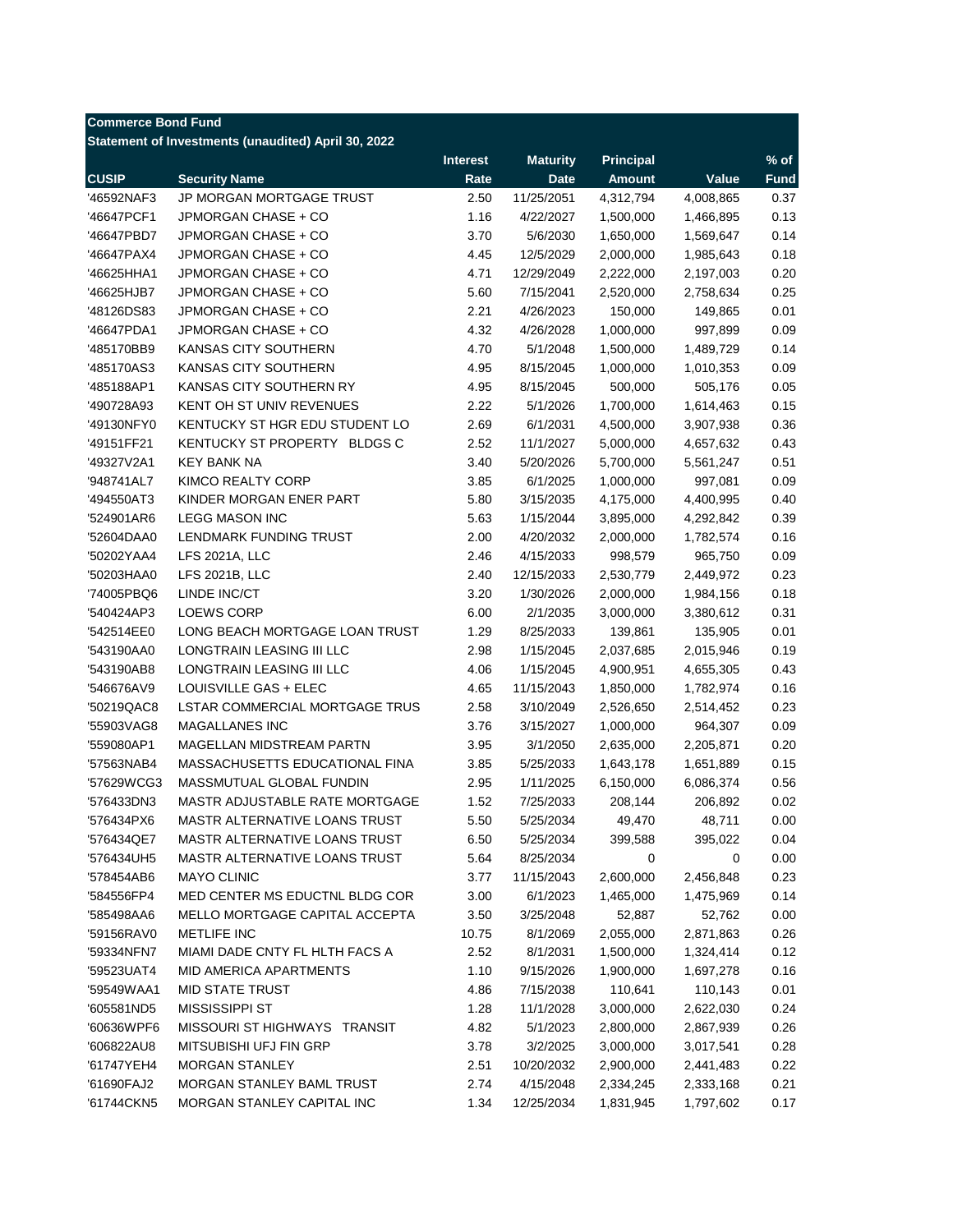| <b>Commerce Bond Fund</b> | Statement of Investments (unaudited) April 30, 2022   |                 |                 |                  |           |             |
|---------------------------|-------------------------------------------------------|-----------------|-----------------|------------------|-----------|-------------|
|                           |                                                       | <b>Interest</b> | <b>Maturity</b> | <b>Principal</b> |           | $%$ of      |
| <b>CUSIP</b>              | <b>Security Name</b>                                  | Rate            | <b>Date</b>     | <b>Amount</b>    | Value     | <b>Fund</b> |
| '61746WB90                | MORGAN STANLEY DEAN WITTER CAP                        | 1.50            | 3/25/2033       | 89,109           | 80,758    | 0.01        |
| '61755GBF9                | MORGAN STANLEY MORTGAGE LOAN T                        | 6.00            | 8/25/2037       | 502,750          | 260,270   | 0.02        |
| '61748HNU1                | MORGAN STANLEY MORTGAGE LOAN T                        | 5.18            | 11/25/2035      | 374,262          | 272,050   | 0.03        |
| '6303614J9                | NAPA VLY CA UNIF SCH DIST                             | 6.51            | 8/1/2043        | 3,000,000        | 3,727,378 | 0.34        |
| '63540QAK3                | NATIONAL CITY CA PENSN OBLIG                          | 2.65            | 11/1/2031       | 3,820,000        | 3,344,583 | 0.31        |
| '49337WAC4                | NATIONAL GRID USA                                     | 8.00            | 11/15/2030      | 3,375,000        | 4,008,504 | 0.37        |
| '637417AG1                | NATIONAL RETAIL PROP INC                              | 3.90            | 6/15/2024       | 1,000,000        | 1,006,318 | 0.09        |
| '63939EAB9                | NAVIENT STUDENT LOAN TRUST                            | 2.65            | 12/15/2028      | 1,345,135        | 1,342,189 | 0.12        |
| '63940PAB1                | NAVIENT STUDENT LOAN TRUST                            | 3.19            | 2/18/2042       | 153,055          | 153,530   | 0.01        |
| '64763FZW2                | NEW ORLEANS LA                                        | 2.05            | 9/1/2028        | 2,085,000        | 1,883,545 | 0.17        |
|                           | NEW RESIDENTIAL MORTGAGE LOAN                         | 4.00            |                 |                  |           | 0.24        |
| '64830BAA5                | NEW RESIDENTIAL MORTGAGE LOAN                         |                 | 8/27/2057       | 2,668,630        | 2,632,927 |             |
| '64829WAB0                |                                                       | 2.50            | 6/25/2051       | 4,750,360        | 4,170,431 | 0.38        |
| '64966HYT1                | <b>NEW YORK NY</b>                                    | 5.01            | 6/1/2022        | 1,055,000        | 1,058,154 | 0.10        |
| '64990FY73                | NEW YORK ST DORM AUTH ST PERSO                        | 3.23            | 3/15/2030       | 2,700,000        | 2,522,530 | 0.23        |
| '650009S38                | NEW YORK ST THRUWAY AUTH                              | 2.50            | 1/1/2027        | 2,755,000        | 2,614,809 | 0.24        |
| '6500358P6                | NEW YORK ST URBAN DEV CORP REV<br>NORTHERN TRUST CORP | 3.35            | 3/15/2026       | 1,950,000        | 1,929,673 | 0.18        |
| '665859AU8                |                                                       | 3.15            | 5/3/2029        | 5,438,000        | 5,222,474 | 0.48        |
| '66765RCH7                | NORTHWEST NATURAL GAS CO                              | 3.87            | 6/15/2049       | 4,650,000        | 4,082,110 | 0.38        |
| '668444AC6                | NORTHWESTERN UNIVERSITY                               | 4.64            | 12/1/2044       | 1,000,000        | 1,048,478 | 0.10        |
| '62946AAA2                | NP SPE LP                                             | 4.16            | 4/20/2046       | 1,649,652        | 1,625,577 | 0.15        |
| '67647VAD1                | OCEANVIEW MORTGAGE TRUST                              | 2.50            | 6/25/2051       | 4,383,182        | 4,071,553 | 0.37        |
| '81618TAE0                | OFFICE PPTY INCOME TRST                               | 4.25            | 5/15/2024       | 4,000,000        | 3,997,478 | 0.37        |
| '199575AV3                | OHIO POWER COMPANY                                    | 5.85            | 10/1/2035       | 2,870,000        | 3,198,995 | 0.29        |
| '681936BK5                | OMEGA HLTHCARE INVESTORS                              | 4.75            | 1/15/2028       | 4,500,000        | 4,338,428 | 0.40        |
| '68236WAA0                | ONDECK ASSET SECURITIZATION TR                        | 1.59            | 5/17/2027       | 1,500,000        | 1,425,155 | 0.13        |
| '67112VAE5                | ONSLOW BAY FINANCIAL LLC                              | 4.00            | 5/27/2049       | 176,816          | 173,917   | 0.02        |
| '68587FAM6                | OREGON EDU DISTS FULL FAITH                           | 4.22            | 6/30/2030       | 495,000          | 503,768   | 0.05        |
| '69121KAE4                | OWL ROCK CAPITAL CORP                                 | 3.40            | 7/15/2026       | 2,000,000        | 1,845,973 | 0.17        |
| '69371RQ25                | PACCAR FINANCIAL CORP                                 | 2.15            | 8/15/2024       | 5,000,000        | 4,893,492 | 0.45        |
| '69410PAA1                | <b>PACEWELL 5 TRUST</b>                               | 2.63            | 10/10/2059      | 2,729,450        | 2,477,910 | 0.23        |
| '694308JN8                | <b>PACIFIC GAS + ELECTRIC</b>                         | 4.95            | 7/1/2050        | 1,000,000        | 836,184   | 0.08        |
| '694308JM0                | <b>PACIFIC GAS + ELECTRIC</b>                         | 4.55            | 7/1/2030        | 1,000,000        | 927,044   | 0.09        |
| '695114CB2                | <b>PACIFICORP</b>                                     | 6.10            | 8/1/2036        | 1,900,000        | 2,144,209 | 0.20        |
| '960402AS4                | PARAMOUNT GLOBAL                                      | 7.88            | 9/1/2023        | 2,500,000        | 2,637,468 | 0.24        |
| '70472CAA3                | PEAR LLC                                              | 3.75            | 12/15/2032      | 3,205,641        | 3,141,419 | 0.29        |
| '713448DD7                | PEPSICO INC                                           | 4.45            | 4/14/2046       | 2,190,000        | 2,296,706 | 0.21        |
| '717081FB4                | PFIZER INC                                            | 1.75            | 8/18/2031       | 2,000,000        | 1,689,292 | 0.16        |
| '717081CY7                | PFIZER INC                                            | 7.20            | 3/15/2039       | 2,900,000        | 3,910,492 | 0.36        |
| '69337LAA0                | PHHMC MORTGAGE PASS THROUGH CE                        | 2.71            | 5/25/2038       | 31,499           | 31,516    | 0.00        |
| '718546AK0                | PHILLIPS 66                                           | 4.65            | 11/15/2034      | 3,000,000        | 3,000,720 | 0.28        |
| '71951QAC6                | PHYSICIANS REALTY LP                                  | 2.63            | 11/1/2031       | 1,325,000        | 1,115,348 | 0.10        |
| '720198AC4                | PIEDMONT OPERATING PARTN                              | 3.40            | 6/1/2023        | 1,290,000        | 1,288,185 | 0.12        |
| '720198AD2                | PIEDMONT OPERATING PARTN                              | 4.45            | 3/15/2024       | 2,800,000        | 2,836,435 | 0.26        |
| '69349LAR9                | PNC BANK NA                                           | 4.05            | 7/26/2028       | 3,830,000        | 3,790,785 | 0.35        |
| '693475AK1                | PNC FINANCIAL SERVICES                                | 3.99            | 7/29/2049       | 2,500,000        | 2,478,050 | 0.23        |
| '736688LL4                | PORTLAND OR CMNTY CLG DIST                            | 3.97            | 6/1/2027        | 1,250,000        | 1,286,824 | 0.12        |
| '738850TA4                | POWAY CA UNIF SCH DIST                                | 2.41            | 8/1/2027        | 3,750,000        | 3,539,703 | 0.33        |
| '69351UAR4                | PPL ELECTRIC UTILITIES                                | 4.75            | 7/15/2043       | 1,025,000        | 1,038,768 | 0.10        |
| '74256LEJ4                | PRINCIPAL LFE GLB FND II                              | 0.50            | 1/8/2024        | 1,340,000        | 1,280,429 | 0.12        |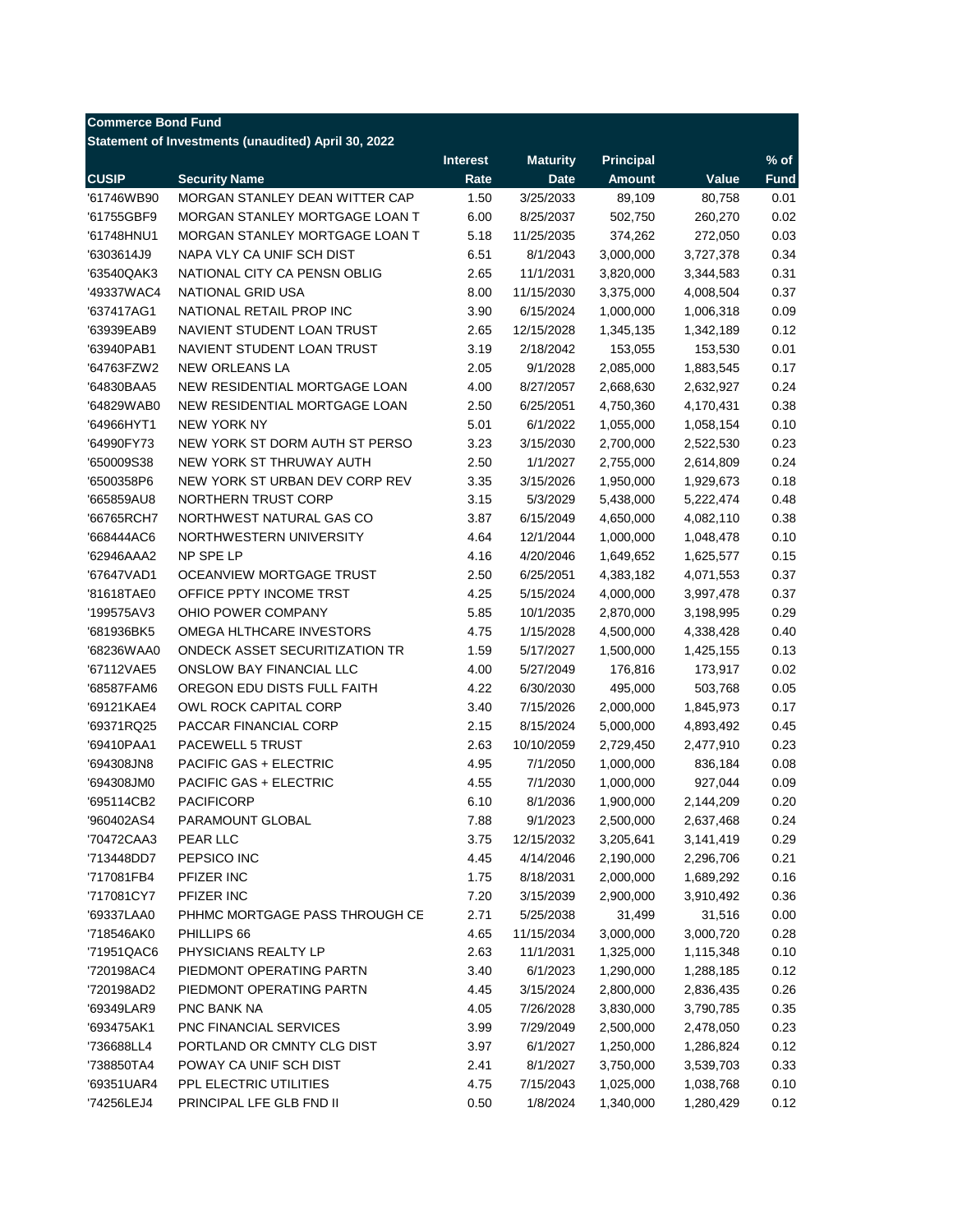| <b>Commerce Bond Fund</b> |                                                     |                 |                 |                  |           |             |
|---------------------------|-----------------------------------------------------|-----------------|-----------------|------------------|-----------|-------------|
|                           | Statement of Investments (unaudited) April 30, 2022 |                 |                 |                  |           |             |
|                           |                                                     | <b>Interest</b> | <b>Maturity</b> | <b>Principal</b> |           | $%$ of      |
| <b>CUSIP</b>              | <b>Security Name</b>                                | Rate            | <b>Date</b>     | <b>Amount</b>    | Value     | <b>Fund</b> |
| '74333LAA4                | PROGRESS RESIDENTIAL TRUST                          | 2.08            | 6/17/2037       | 1,000,000        | 950,150   | 0.09        |
| '744320AL6                | PRUDENTIAL FINANCIAL INC                            | 5.88            | 9/15/2042       | 2,000,000        | 1,995,000 | 0.18        |
| '743917AH9                | PRUDENTIAL INSURANCE CO                             | 8.30            | 7/1/2025        | 2,775,000        | 3,123,552 | 0.29        |
| '744573AS5                | PUBLIC SERVICE ENTERPRIS                            | 8.63            | 4/15/2031       | 5,500,000        | 6,918,129 | 0.64        |
| '747525AU7                | <b>QUALCOMM INC</b>                                 | 3.25            | 5/20/2027       | 2,930,000        | 2,871,912 | 0.26        |
| '75409JAG2                | <b>RATE MORTGAGE TRUST</b>                          | 2.50            | 7/25/2051       | 4,572,311        | 4,216,135 | 0.39        |
| '74927XAG7                | RBSGC MORTGAGE PASS THROUGH CE                      | 5.62            | 7/25/2035       | 3,278            | 3,313     | 0.00        |
| '74927XAF9                | RBSGC MORTGAGE PASS THROUGH CE                      | 1.00            | 11/25/2021      | 175,060          | 130,195   | 0.01        |
| '756109BG8                | <b>REALTY INCOME CORP</b>                           | 3.95            | 8/15/2027       | 2,400,000        | 2,384,322 | 0.22        |
| '756109AZ7                | <b>REALTY INCOME CORP</b>                           | 0.75            | 3/15/2026       | 2,400,000        | 2,136,214 | 0.20        |
| '759351AP4                | REINSURANCE GRP OF AMER                             | 3.15            | 6/15/2030       | 2,500,000        | 2,277,788 | 0.21        |
| '759351AM1                | REINSURANCE GRP OF AMER                             | 3.95            | 9/15/2026       | 2,000,000        | 1,992,527 | 0.18        |
| '75951AAN8                | RELIANCE STAND LIFE II                              | 2.75            | 1/21/2027       | 1,750,000        | 1,647,686 | 0.15        |
| '75970NBE6                | RENAISSANCE HOME EQUITY LOAN T                      | 5.14            | 11/25/2035      | 480,226          | 484,106   | 0.04        |
| '761118CF3                | RESIDENTIAL ACCREDIT LOANS, IN                      | 1.17            | 7/25/2035       | 117,873          | 88,162    | 0.01        |
| '45660NN84                | RESIDENTIAL ASSET SECURITIZATI                      | 5.00            | 8/25/2019       | 5,811            | 5,240     | 0.00        |
| '76111XZV8                | <b>RESIDENTIAL FUNDING MTG SEC I</b>                | 5.50            | 11/25/2035      | 52,351           | 46,485    | 0.00        |
| '762323AS2                | RHODE ISLAND ST STUDENT LOAN A                      | 2.53            | 12/1/2025       | 2,000,000        | 1,913,093 | 0.18        |
| '76804ADA0                | RIVER CITY INC KY PKG AUTH REV                      | 2.75            | 12/1/2033       | 2,890,000        | 2,669,590 | 0.25        |
| '773903AH2                | ROCKWELL AUTOMATION                                 | 3.50            | 3/1/2029        | 3,000,000        | 2,946,268 | 0.27        |
|                           | RUTGERS NJ ST UNIV                                  | 2.59            |                 |                  |           | 0.35        |
| '783186UE7                | S WSTRN CITY OH SCH DIST FRANK                      | 0.00            | 5/1/2027        | 4,000,000        | 3,780,832 | 0.20        |
| '840658QF8                |                                                     |                 | 12/1/2028       | 2,740,000        | 2,150,792 |             |
| '78520EAB2                | SABEY DATA CENTER ISSUER LLC                        | 1.88            | 6/20/2046       | 3,000,000        | 2,761,198 | 0.25        |
| '79466LAL8                | SALESFORCE INC                                      | 2.90            | 7/15/2051       | 1,000,000        | 785,534   | 0.07        |
| '79466LAJ3                | SALESFORCE INC                                      | 1.95            | 7/15/2031       | 2,850,000        | 2,446,915 | 0.23        |
| '80414L2D6                | SAUDI ARABIAN OIL CO                                | 3.50            | 4/16/2029       | 5,000,000        | 4,845,000 | 0.45        |
| '78403DAN0                | <b>SBA TOWER TRUST</b>                              | 2.84            | 1/15/2050       | 1,575,000        | 1,529,105 | 0.14        |
| '78403DAM2                | <b>SBA TOWER TRUST</b>                              | 3.45            | 3/15/2048       | 3,520,000        | 3,523,907 | 0.32        |
| '80622GAC8                | <b>SCENTRE GROUP TRUST 1/2</b>                      | 3.75            | 3/23/2027       | 4,000,000        | 3,945,283 | 0.36        |
| '806854AJ4                | SCHLUMBERGER INVESTMENT                             | 2.65            | 6/26/2030       | 3,600,000        | 3,221,272 | 0.30        |
| '812643HH0                | SEATTLE WA MUNI LIGHT PWR RE                        | 3.75            | 6/1/2033        | 2,000,000        | 2,009,644 | 0.18        |
| '81746DAA8                | SEQUOIA MORTGAGE TRUST                              | 3.50            | 8/25/2047       | 527,017          | 505,115   | 0.05        |
| '81746FAA3                | SEQUOIA MORTGAGE TRUST                              | 3.50            | 9/25/2047       | 1,239,008        | 1,189,115 | 0.11        |
| '81746QAA9                | SEQUOIA MORTGAGE TRUST                              | 3.50            | 2/25/2048       | 447,422          | 428,888   | 0.04        |
| '81746MAA8                | SEQUOIA MORTGAGE TRUST                              | 3.00            | 11/25/2030      | 651,336          | 624,866   | 0.06        |
| '81746NAA6                | SEQUOIA MORTGAGE TRUST                              | 3.50            | 11/25/2046      | 657,097          | 623,604   | 0.06        |
| '81745BAA3                | SEQUOIA MORTGAGE TRUST                              | 2.50            | 5/25/2043       | 1,176,156        | 1,090,236 | 0.10        |
| '81744FET0                | SEQUOIA MORTGAGE TRUST                              | 1.21            | 11/20/2034      | 199,356          | 190,554   | 0.02        |
| '81745MAA9                | SEQUOIA MORTGAGE TRUST                              | 1.87            | 2/25/2043       | 555,391          | 513,400   | 0.05        |
| '81761TAA3                | SERVICEMASTER BRANDS                                | 2.84            | 1/30/2051       | 3,960,000        | 3,498,850 | 0.32        |
| '817743AE7                | SERVPRO MASTER ISSUER, LLC                          | 2.39            | 4/25/2051       | 1,980,000        | 1,733,419 | 0.16        |
| '82281FAA2                | SHELLPOINT CO ORIGINATOR TRUST                      | 3.50            | 10/25/2047      | 772,371          | 742,207   | 0.07        |
| '824348BN5                | SHERWIN WILLIAMS CO                                 | 2.20            | 3/15/2032       | 1,075,000        | 901,331   | 0.08        |
| '82652QAA9                | SIERRA RECEIVABLES FUNDING CO                       | 0.99            | 11/20/2037      | 538,539          | 508,576   | 0.05        |
| '828807CR6                | SIMON PROPERTY GROUP LP                             | 3.75            | 2/1/2024        | 2,815,000        | 2,837,266 | 0.26        |
| '83402JAC2                | SOCIAL PROFESSIONAL LOAN PROGR                      | 2.74            | 10/25/2032      | 178,564          | 178,718   | 0.02        |
| '78470RAC1                | SOCIAL PROFESSIONAL LOAN PROGR                      | 2.49            | 1/25/2036       | 33,696           | 33,712    | 0.00        |
| '78490DAB0                | SOCIAL PROFESSIONAL LOAN PROGR                      | 3.59            | 1/25/2048       | 2,598,901        | 2,603,295 | 0.24        |
| '83715RAH5                | SOUTH CAROLINA STUDENT LOAN CO                      | 2.17            | 1/25/2036       | 1,450,932        | 1,452,922 | 0.13        |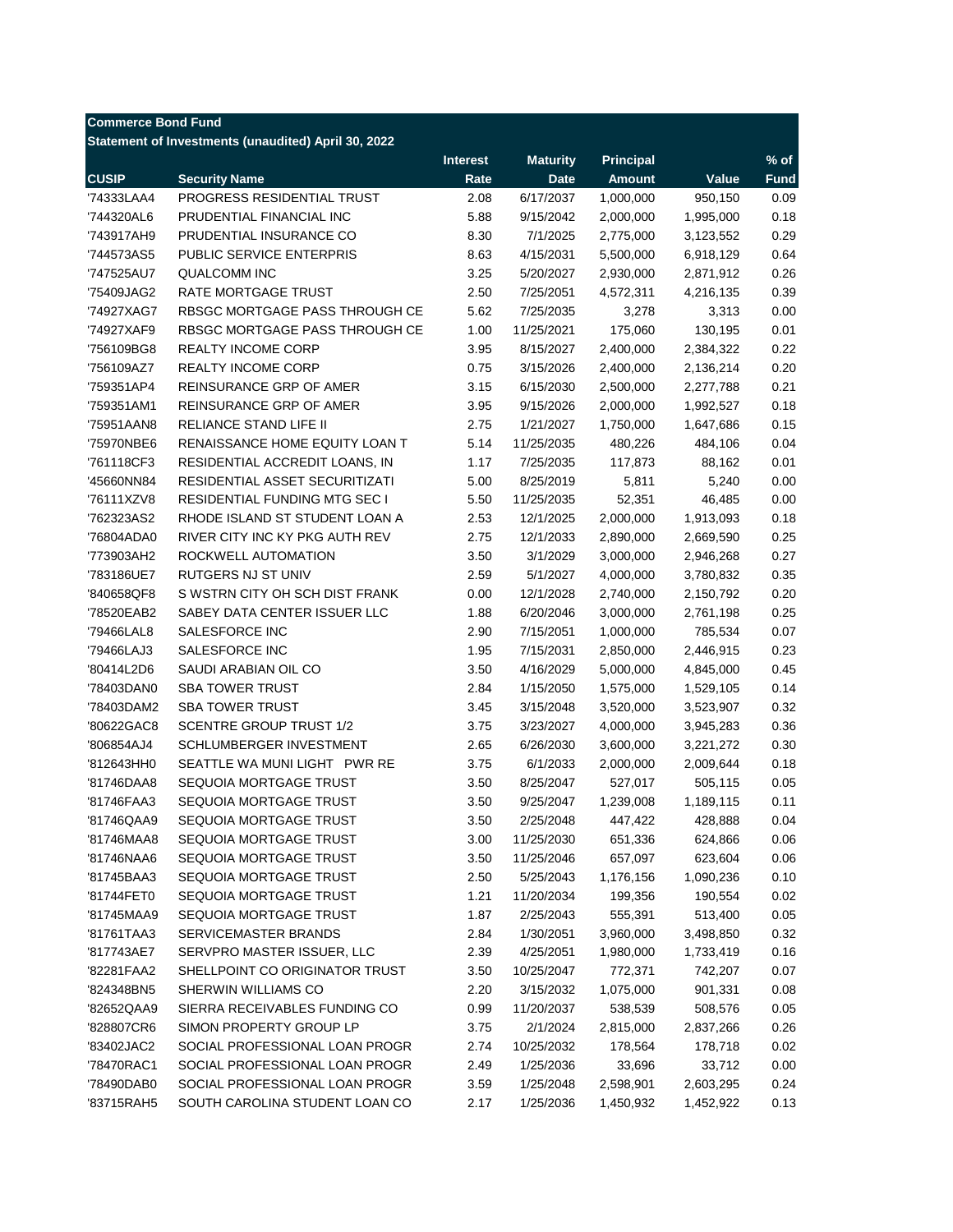| <b>Commerce Bond Fund</b> |                                                     |                 |                        |                  |            |             |
|---------------------------|-----------------------------------------------------|-----------------|------------------------|------------------|------------|-------------|
|                           | Statement of Investments (unaudited) April 30, 2022 |                 |                        |                  |            |             |
|                           |                                                     | <b>Interest</b> | <b>Maturity</b>        | <b>Principal</b> |            | $%$ of      |
| <b>CUSIP</b>              | <b>Security Name</b>                                | Rate            | <b>Date</b>            | <b>Amount</b>    | Value      | <b>Fund</b> |
| '842400FF5                | SOUTHERN CAL EDISON                                 | 5.55            | 1/15/2037              | 1,000,000        | 1,040,990  | 0.10        |
| '843590DJ6                | SOUTHERN PACIFIC SECURED ASSET                      | 7.49            | 7/25/2029              | 870,159          | 837,603    | 0.08        |
| '85208NAD2                | SPRINT SPECTRUM / SPEC I                            | 4.74            | 3/20/2025              | 1,500,000        | 1,511,805  | 0.14        |
| '784710AA3                | <b>SSM HEALTH CARE</b>                              | 3.82            | 6/1/2027               | 4,990,000        | 5,004,372  | 0.46        |
| '784710AB1                | <b>SSM HEALTH CARE</b>                              | 3.69            | 6/1/2023               | 3,000,000        | 3,010,724  | 0.28        |
| '85521DAA0                | <b>STAR TRUST</b>                                   | 1.16            | 4/17/2038              | 3,324,227        | 3,266,043  | 0.30        |
| '41980UAB7                | STATE OF HAWAII DBEDT                               | 3.24            | 1/1/2031               | 6,570,665        | 6,607,834  | 0.61        |
| '85732PCA6                | STATE PUBLIC SCH BLDG AUTH PA                       | 6.50            | 9/15/2028              | 3,000,000        | 3,428,621  | 0.32        |
| '857492706                | STATE STREET INSTITUTIONAL US                       | 0.00            |                        | 25,745,595       | 25,745,595 | 2.37        |
| '862121AA8                | STORE CAPITAL CORP                                  | 4.50            | 3/15/2028              | 2,000,000        | 2,006,742  | 0.18        |
| '86359BNW7                | STRUCTURED ADJUSTABLE RATE MOR                      | 2.51            | 4/25/2034              | 38,543           | 38,827     | 0.00        |
| '863579CB2                | STRUCTURED ADJUSTABLE RATE MOR                      | 2.74            | 10/25/2034             | 188,584          | 191,424    | 0.02        |
| '86358EBW5                | STRUCTURED ASSET INVESTMENT LO                      | 1.79            | 6/25/2033              | 186,393          | 186,350    | 0.02        |
| '86359A3E1                | STRUCTURED ASSET SECURITIES CO                      | 2.45            | 10/25/2033             | 129,875          | 131,157    | 0.01        |
| '86359A5B5                | STRUCTURED ASSET SECURITIES CO                      | 3.09            | 11/25/2033             | 94,684           | 96,437     | 0.01        |
| '86359A5V1                | STRUCTURED ASSET SECURITIES CO                      | 2.50            | 11/25/2033             | 81,013           | 79,020     | 0.01        |
| '866677AE7                | <b>SUN COMMUNITIES</b>                              | 2.70            | 7/15/2031              | 1,000,000        | 852,403    | 0.08        |
| '87342RAG9                | TACO BELL FUNDING, LLC                              | 1.95            |                        | 1,920,188        |            | 0.16        |
| '878091BF3                | <b>TEACHERS INSUR + ANNUITY</b>                     | 4.27            | 8/25/2051<br>5/15/2047 |                  | 1,711,730  | 0.26        |
|                           | TENNESSEE GAS PIPELINE                              | 8.38            |                        | 3,000,000        | 2,838,724  | 0.07        |
| '880451AW9                |                                                     |                 | 6/15/2032              | 628,000          | 781,486    |             |
| '880451AU3                | TENNESSEE GAS PIPELINE                              | 7.63            | 4/1/2037               | 1,450,000        | 1,709,510  | 0.16        |
| '882508BF0                | <b>TEXAS INSTRUMENTS INC</b>                        | 3.88            | 3/15/2039              | 2,925,000        | 2,841,277  | 0.26        |
| '88444NAC2                | THOMAS JEFFERSON UNIV                               | 2.37            | 11/1/2025              | 1,375,000        | 1,313,202  | 0.12        |
| '88603UAA7                | THRUST ENGINE LEASING                               | 4.16            | 7/15/2040              | 4,886,884        | 4,396,399  | 0.40        |
| '872480AA6                | TIF FUNDING II LLC                                  | 2.09            | 8/20/2045              | 2,004,833        | 1,834,969  | 0.17        |
| '88738TAA8                | <b>TIMKEN CO</b>                                    | 6.88            | 5/8/2028               | 2,750,000        | 3,001,934  | 0.28        |
| '891490AT1                | <b>TOSCO CORP</b>                                   | 8.13            | 2/15/2030              | 2,095,000        | 2,622,081  | 0.24        |
| '89174UAA4                | TOWD POINT ASSET TRUST 2018 SL                      | 1.27            | 1/25/2046              | 911,994          | 909,733    | 0.08        |
| '89175VAB9                | TOWD POINT MORTGAGE TRUST                           | 3.50            | 3/25/2058              | 5,500,000        | 5,364,788  | 0.49        |
| '89169DAB7                | TOWD POINT MORTGAGE TRUST                           | 3.00            | 7/25/2057              | 1,850,000        | 1,822,943  | 0.17        |
| '89172PAA7                | TOWD POINT MORTGAGE TRUST                           | 3.00            | 8/25/2055              | 25,534           | 25,501     | 0.00        |
| '89352HAT6                | <b>TRANSCANADA PIPELINES</b>                        | 4.88            | 1/15/2026              | 1,000,000        | 1,031,632  | 0.09        |
| '89356BAC2                | TRANSCANADA TRUST                                   | 5.30            | 3/15/2077              | 4,660,000        | 4,473,600  | 0.41        |
| '89417EAP4                | TRAVELERS COS INC                                   | 4.10            | 3/4/2049               | 2,000,000        | 1,900,142  | 0.17        |
| '893939AE8                | TRAVELERS PPTY CASUALTY                             | 7.75            | 4/15/2026              | 1,493,000        | 1,709,462  | 0.16        |
| '89656YAB1                | TRINITY RAIL LEASING L.P.                           | 2.56            | 11/19/2050             | 10,315,000       | 9,390,534  | 0.86        |
| '89657BAA2                | TRINITY RAIL LEASING L.P.                           | 3.82            | 4/17/2049              | 4,365,793        | 4,344,788  | 0.40        |
| '89657BAC8                | TRINITY RAIL LEASING L.P.                           | 3.10            | 10/18/2049             | 3,000,000        | 2,821,511  | 0.26        |
| '89680HAA0                | TRITON CONTAINER FINANCE LLC                        | 2.11            | 9/20/2045              | 5,408,854        | 4,934,835  | 0.45        |
| '89680HAE2                | TRITON CONTAINER FINANCE LLC                        | 1.86            | 3/20/2046              | 453,958          | 405,570    | 0.04        |
| '89788MAC6                | <b>TRUIST FINANCIAL CORP</b>                        | 1.13            | 8/3/2027               | 2,265,000        | 1,970,017  | 0.18        |
| '05531FBH5                | <b>TRUIST FINANCIAL CORP</b>                        | 2.50            | 8/1/2024               | 5,455,000        | 5,356,972  | 0.49        |
| '912828V49                | TSY INFL IX N/B                                     | 0.38            | 1/15/2027              | 5,870,850        | 6,118,641  | 0.56        |
| '912810QV3                | TSY INFL IX N/B                                     | 0.75            | 2/15/2042              | 8,786,540        | 9,309,385  | 0.86        |
| '87308TAA0                | TVEST 2021A, LLC                                    | 2.35            | 9/15/2033              | 2,110,341        | 2,064,563  | 0.19        |
| '90352JAE3                | <b>UBS GROUP AG</b>                                 | 2.86            | 8/15/2023              | 2,750,000        | 2,744,746  | 0.25        |
| '902613AH1                | <b>UBS GROUP AG</b>                                 | 1.49            | 8/10/2027              | 2,000,000        | 1,775,821  | 0.16        |
| '918307AC3                | UNITED WHOLESALE MORTGAGE LLC                       | 2.50            | 12/25/2051             | 11,631,879       | 10,187,421 | 0.94        |
| '9141193J9                | UNIV OF CINCINNATI OH RECPTS                        | 1.78            | 6/1/2029               | 3,000,000        | 2,624,030  | 0.24        |